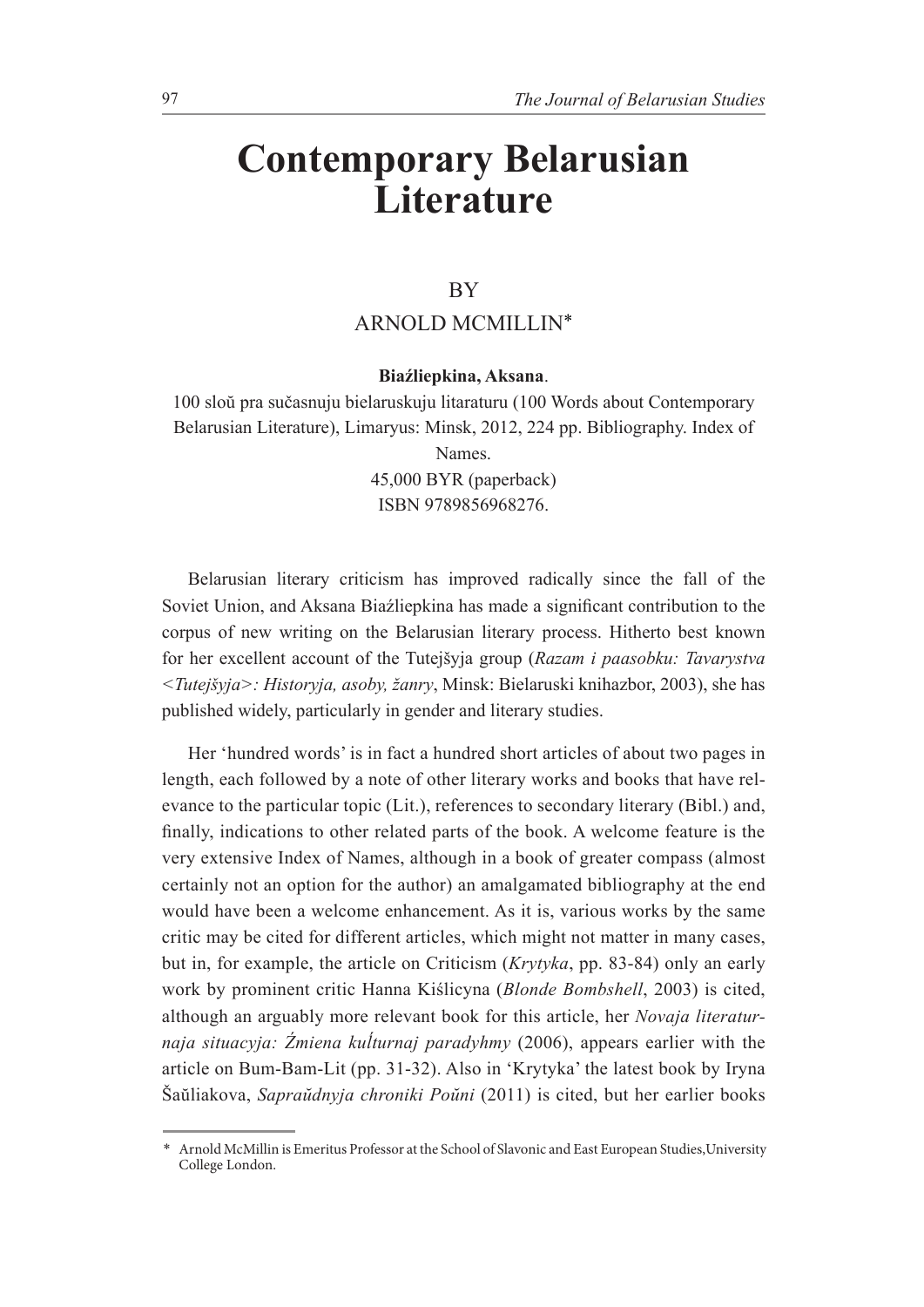(*Sientymientalnaje paliavańnie* [2000] and *Restaŭracyja ščyraści* [2005]), appear later or not at all.

The purpose of this review is not, however, to suggest what might have been but to note gratefully what we have. For this encylopaedic work Biaźliepkina has read widely, consulting in addition to primary texts and secondary sources, *dutarefieraty* (dissertation abstracts) and publications of conference proceedings. The chronological range of *100 slou* is roughly the last twenty-five years, from 1987 to 2012, but some topics of necessity go beyond this span: for example, Socialist Realism, and Vasil Bykaŭ (1924-2013) or Uladzimir Karatkievič (1930-1984). The latter are two of a total of eight writers featured individually, the others being Uladzimier Arloŭ, Adam Hlobus, Aleś Razanaŭ. Anatol Sys, Andrej Fiedarenka and Andrej Chadanovič. Possibly obvious omissions are national poet Ryhor Baradulin (1935-2014), who has published many books since 1987, and Uladzimir Niaklajeŭ, whose name may be too hot to be given prominence in the book's contents, although both poets are referred to in several articles. This case is a reminder, if one be needed, of the constantly changing situation in Belarus, not least in culture. Since the appearance of Biazlepkina's valuable compilation in late 2012, one of the main independent Belarusian publishers, Lohvinaŭ, has fallen under the axe.

Following 'Krytyka' is 'Komiks' (Comics), one of the more surprising entries: initially dominated by Japan and the United States, comics entered Belarusian quasi-literary space in the electronic age, one early example being an internet comic by Hlobus and Uladzimir Siŭčykaŭ loosely based on Karatkievič's evergreen *Dzikaje paliavańnie Karalia Stacha* (King Stach's wild hunt). Other Belarusian comics include some attempts to address young children, an early and influential example being *Pryhody kapitana Tanaki* (The adventures of Captain Tanaki, 2009). Preceding 'Komiks' is 'Klasičnaja litaratura' (Classical literature), which begins its survey with Kupala and Bahdanovič and ends with various uses of the classics as objects for *jeux d'esprit* (for instance by Anka Upala), and as a source of characters for detective stories (the latter genre is the subject of another article), notably by Maksim Klimkovič and Miraslaŭ Adamčyk. Women's writing is accorded more attention than is usual in most surveys of Belarusian literature: there are sensitive and wide-ranging articles on women's poetry, women's prose, and the image of women in Belarusian literature generally.

In some articles such as 'Bajka' (The fairy story), 'Balada' (The ballad) and 'Vierlibr' (Free verse), the author is in direct competition with other compendia like, for instance, V.P. Rahojša's *Litaraturaznaŭčy sloŭnik* of 2009, but with arti